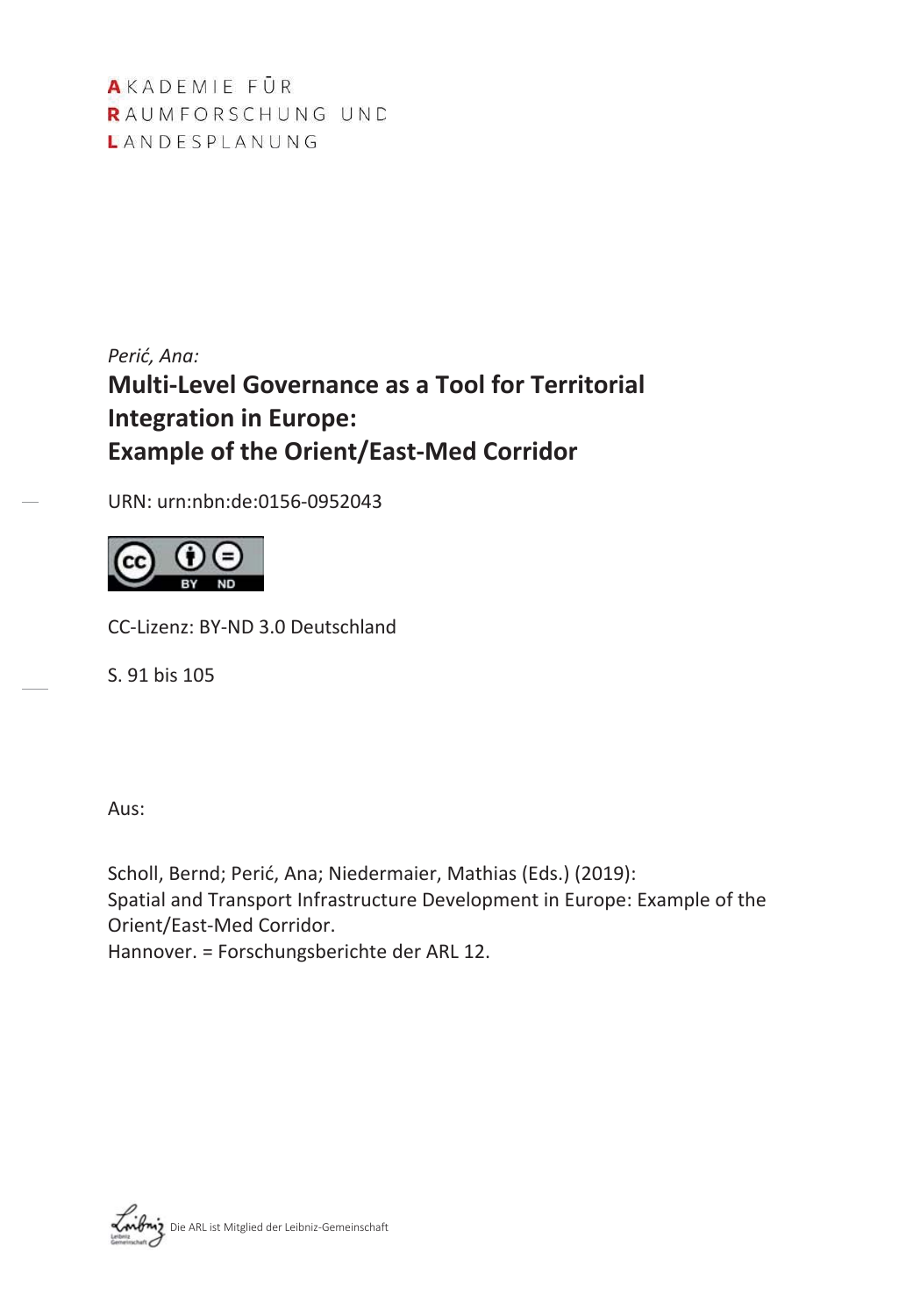### Ana Perić

# 4 MULTI-LEVEL GOVERNANCE AS A TOOL FOR TERRITORIAL INTEGRATION IN EUROPE: EXAMPLE OF THE ORIENT/EAST-MED CORRIDOR

### **Resume**

- 1 Introduction
- 2 Towards territorial integration in Europe
- 3 The concept of multi-level governance (MLG)
- 4 MLG along the Orient/East-Med Corridor: a conceptual and empirical overview
- 4.1 The role of the transnational/macro-regional level in MLG
- 4.2 The role of the cross-border level in MLG
- 4.3 The role of the local level in MLG
- 5 Concluding remarks
- Literature

### **Abstract**

The initiatives related to the Pan-European, later TEN-T, and, finally, Core Network Corridors, are considered the first instrument for territorial cohesion in Europe – even before spatial development policies. Therefore, their significance in connecting various territories across Europe is indisputable. However, putting aside the material benefits, true European integration is not possible without efficient cooperation and coordination. This is particularly true for territories with various past histories, identities and planning cultures: the Orient/East-Med Corridor is a distinctive example of such differences.

After presenting the two main principles of territorial integration in Europe – supranationalism and intergovernmentalism, as well as their limitations, the concept of multi-level governance is elucidated. Multi-level governance, i.e. a simultaneous activation of both governmental and non-governmental actors at various jurisdictional levels, comprises two ideal types of institutions: general-purpose political institutions and single-purpose functional jurisdictions. Transnational territories are certainly affected by both types and thus the main question relates to the dynamics and mobilization of institutional and non-institutional actors, rather than revolving solely around strong hierarchy (e.g. between the administrative levels of nation states) or overlapping sectoral/functional entities (in certain domains at the transnational level). However, various types of cooperation are suitable for various administrative and territorial levels. Therefore, the central part of this paper shows forms of intersectoral and interdisciplinary cooperation, particularly elucidating the role of the following levels: transnational, cross-border and local. This is done by clarifying the main principles of multi-level governance relevant for different levels, illustrated with examples of vari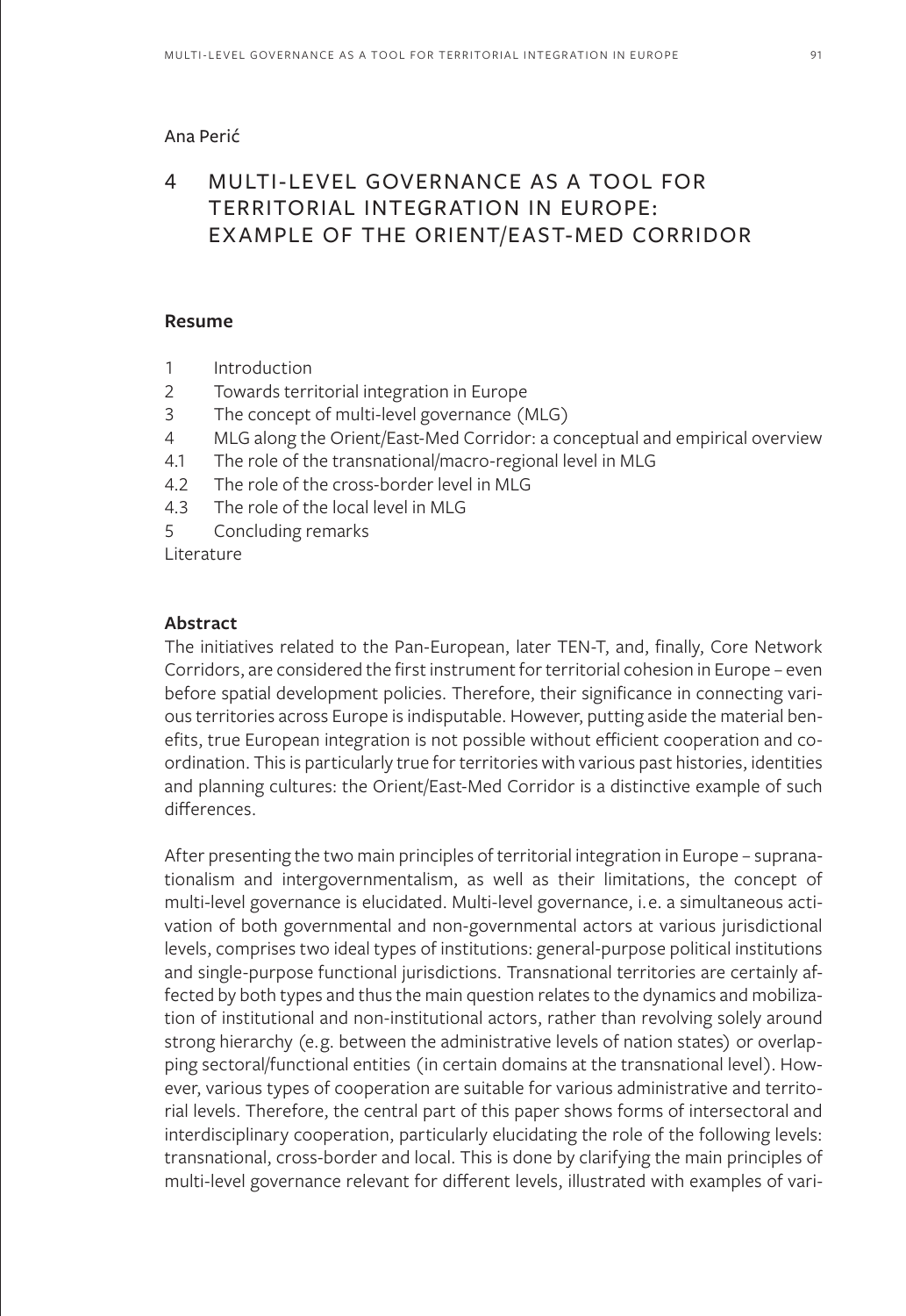ous cooperation forms perceived along the Orient/East-Med Corridor. The paper concludes that only a more intensive interaction among various disciplines and sectors can contribute to the sustainability of transport practices, enhancing territorial cohesion at the same time.

### **Keywords**

Territorial integration – transboundary cooperation – multi-level governance – intersectoral and interdisciplinary cooperation – Orient/East-Med Corridor

### **Multi-Level-Governance als Instrument für die territoriale Integration in Europa: Das Beispiel des Orient/East-Med Corridors**

#### **Kurzfassung**

Die Initiativen im Zusammenhang mit den paneuropäischen, später TEN-T und schließlich den Kernnetzkorridoren gelten als wesentliche Instrumente für den territorialen Zusammenhalt in Europa – noch vor der Raumentwicklungspolitik. Ihre Bedeutung für die länderübergreifenden Verbindungen in Europa sind unumstritten. Wenn man die grundsätzlichen materiellen Vorteile außer Acht lässt, ist eine echte europäische Integration ohne eine effiziente Zusammenarbeit und Koordination nicht möglich. Dies gilt insbesondere für Gebiete mit unterschiedlicher Geschichte, verschiedenen Identitäten und Planungskulturen: Der Orient/East-Med Corridor ist ein markantes Beispiel hierfür.

Nach der Vorstellung der beiden wichtigsten Prinzipien der territorialen Integration in Europa – Supranationalismus und Zwischenstaatlichkeit – sowie ihrer Grenzen wird das Konzept der Multi-Level-Governance erläutert. Multi-Level-Governance, d.h. die gleichzeitige Beteiligung von staatlichen und nichtstaatlichen Akteuren auf verschiedenen Zuständigkeitsebenen, umfasst zwei ideale Arten von Institutionen: allgemeine politische Institutionen und funktionale themenbezogene Zuständigkeiten. Transnationale Gebietskörperschaften sind sicherlich von beiden Typen betroffen und so bezieht sich die Hauptfrage auf die Dynamik und Mobilisierung institutioneller und nicht-institutioneller Akteure, anstatt sich ausschließlich um eine starke Hierarchie (z.B. zwischen den Verwaltungsebenen von Nationalstaaten) oder überlappende sektorale/funktionale Einheiten (in bestimmten Bereichen auf der transnationalen Ebene) zu drehen. Verschiedene Formen der Zusammenarbeit eignen sich jedoch für verschiedene Verwaltungs- und Gebietsebenen. Daher fokussiert dieser Beitrag auf Formen der sektorübergreifenden und interdisziplinären Zusammenarbeit, insbesondere auf die Rollen der transnationalen, grenzüberschreitenden und lokalen Ebenen. Hierzu werden die Grundprinzipien der Multi-Level-Governance ins Zentrum gerückt, die für die verschiedenen Ebenen relevant sind und durch Beispiele für verschiedene Kooperationsformen hinterlegt werden, die entlang des Orient/East-Med Corridors ersichtlich werden. Der Beitrag kommt zu dem Schluss, dass nur eine intensivere Interaktion zwischen verschiedenen Disziplinen und Sektoren zu nachhaltigeren Verkehrsstrategien beitragen und gleichzeitig den territorialen Zusammenhalt fördern kann.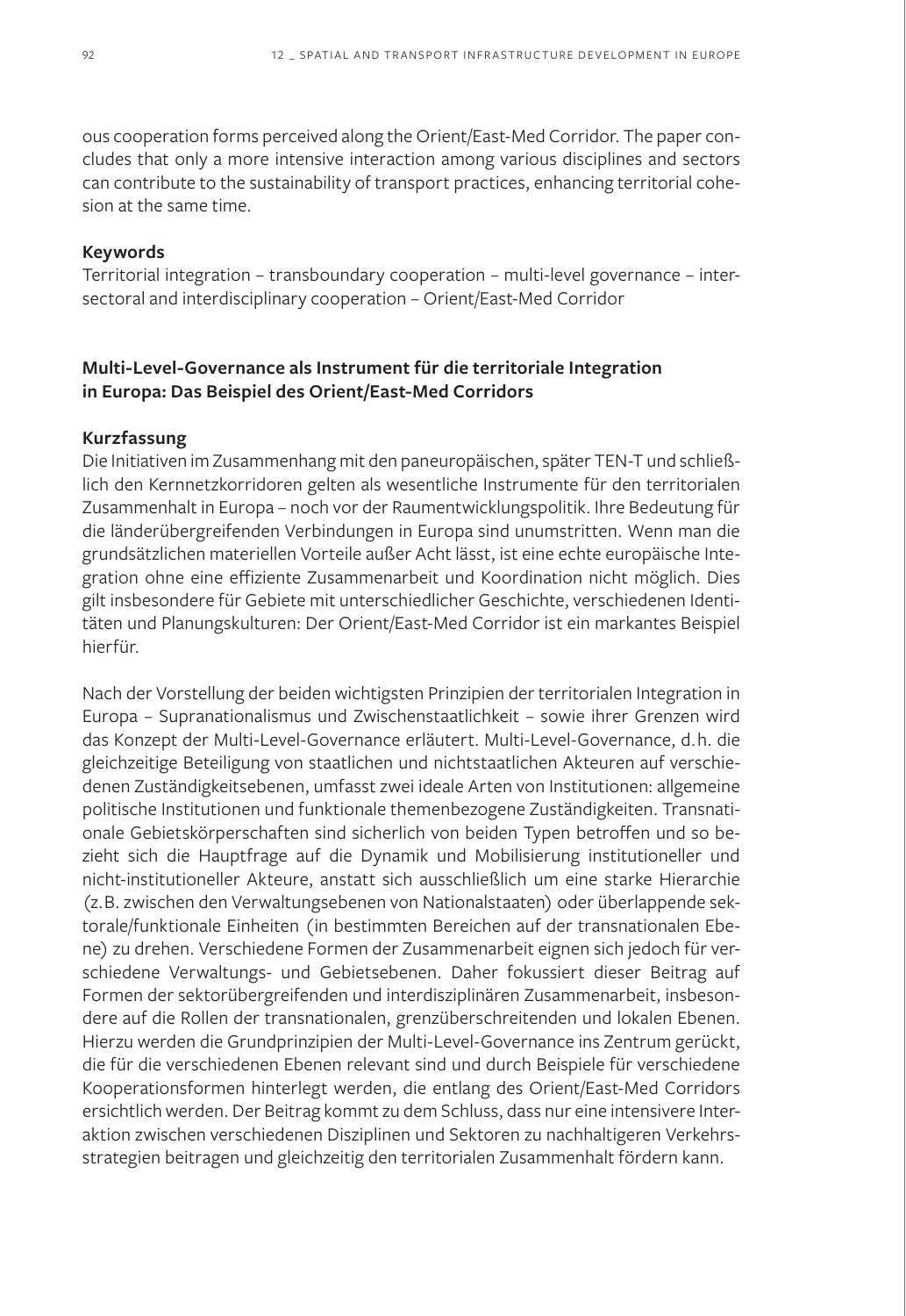#### **Schlüsselwörter**

Territoriale Integration – grenzüberschreitende Zusammenarbeit – Multi-Level-Governance – intersektorale und interdisziplinäre Zusammenarbeit – Orient/East-Med Corridor

### **1 Introduction**

Looking back at the history of European 'rise and fall' patterns, after each critical period Europe started to renew itself by improving the transport corridors. In other words, Europe has a long tradition of understanding the infrastructure, in particular the railway transport infrastructure, as a tool for achieving prosperity and stability – the first transnational initiatives date back to the end of the 19th century. However, coordinated action regarding the development of transport infrastructure in Europe started in the 1980s with calls for an infrastructure policy to underpin the Single Market Program in the European Union (EU), while the Treaty of Maastricht of 1992 included a new title on TEN-T (Trans-European Transport Network) policy, clearly addressing the need for a comprehensive grid of different transport modes. The first TEN-T guidelines were adopted in 1996 (Decision 1692/96/EC), while the initiative on the Pan-European Corridors and Areas ran in parallel. This initiative was developed during two Ministerial Conferences, in Crete (1994) and in Helsinki (1997), with the aim of connecting the EU-15 with the then-neighboring countries (ECMT 1997). At the same time, the TINA (Transport Infrastructure Needs Assessment) process started in 1995 focusing on strengthening linkages between the western and eastern part of Europe. A decade later, the revised TEN-T guidelines identified the TEN-T (composed of thirty EU-priority transnational axes and projects) in order to support integration of the new Member States' transport infrastructure into the existing network (CEC 2005). Its last revision from 2011, i.e. a further simplification of the TEN-T network known as the TEN-T Core Network Corridors (EC 2011; Regulation (EU) 1315/2013), consists of nine axes of European importance.

This brief overview of the transport-related initiatives is important as the TEN-T policy is one of the primary instruments of transboundary<sup>1</sup> cooperation in Europe. In fact, as transport corridor development involves not only infrastructural dimensions,<sup>2</sup> TEN-T policy is considered the first intervention in the domain of EU spatial development (Dühr/Colomb/Nadin 2010: 300). TEN-T is of an earlier date and comprises more con-

<sup>1</sup> Following the trend of balanced spatial development (as promoted in the 1990s) towards territorial cohesion (addressed in the 2000s), numerous terms have been used to designate cooperation across national borders: cross-border, interregional, transnational, trans-border, trans-frontier, trans-European, supranational, intergovernmental, etc. Nevertheless, the concept of transboundary (trans-border) cooperation was suggested as the generic one (Dühr/Colomb/Nadin 2010: 30), as it includes various types of cooperation in its broadest (geographical) sense. To illustrate, the INTERREG program comprises three types of transboundary projects: cross-border (INTERREG A), transnational (INTERREG B), and interregional (INTERREG C).

<sup>2</sup> According to Chapman, Pratt, Larkham and Dickins (2003), the main four dimensions of corridor development are: 1) infrastructure (physical and organizational infrastructure), 2) space (functions and morphology), 3) governance (politics and institutions), and 4) economy (finance and market conditions).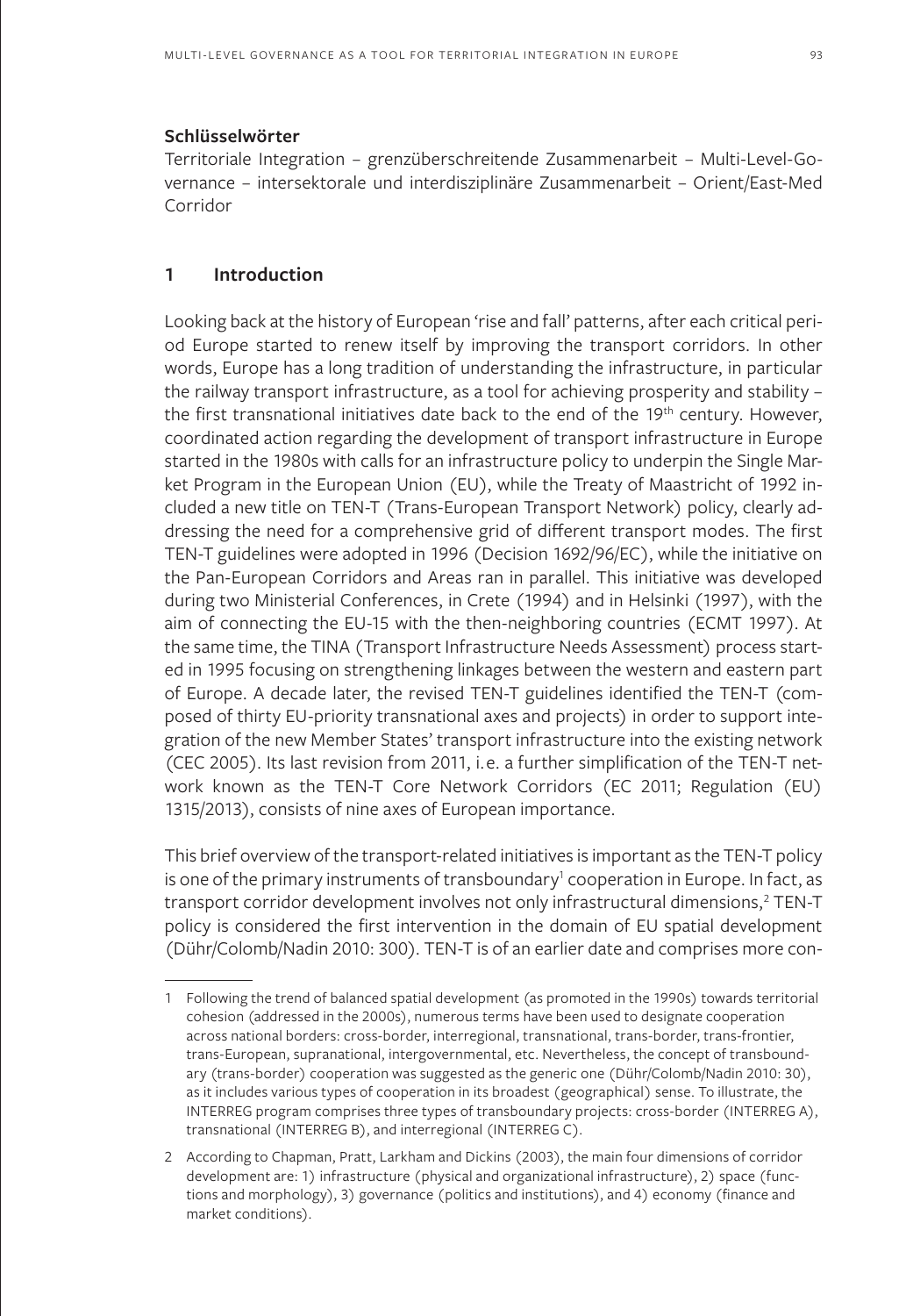crete instruments on how to achieve balanced spatial development than are addressed in the *European Spatial Development Perspective* (ESDP), as a key EU document on spatial planning prepared during the 1990s (CSD 1999). Newer instruments on transboundary cooperation (e.g. INTERREG program 2014–2020) also tackle the issue of transport, as one of their thematic objectives is about promoting sustainability in the transport domain through: new investments to remove bottlenecks, improvement of secondary and tertiary networks and nodes as supplementary elements to the TEN-T corridor network, promoting high-quality environment-friendly transport modes (railway and waterway transport), etc. (Regulation (EU) 1301/2013).

Therefore, the significance of TEN-T policy and its implementation in connecting various 'geographies' and 'histories' is indisputable. However, material benefits such as: infrastructural improvements, removing bottlenecks, greater vehicle speeds, more efficient signalization, boosting operators' capacity, etc. that appear as a result of EU policy implementation at lower territorial levels are not enough for true European integration. In fact, integration can be achieved by various instruments outside the technical and infrastructural domains. More precisely, integration starts with disseminating 'best practice' examples, across creating and sharing know-how, and finally leading to policy transfer (Dolowitz/Marsh 2000). In the domain of transnational cooperation, i.e. when it is highly unlikely to expect a fast change of policies and administrative structures, lesson-drawing is seen as a particularly relevant instrument. Therefore, 'soft measures' are needed to overcome legal, administrative and institutional differences (Dühr/Colomb/Nadin 2010). Finally, the learning process is seen as a genuine instrument to involve various stakeholders in concrete action, while its intensity is expected to be high in projects that focus on transnational issues (Colomb 2007). In other words, territorial integration in Europe is facilitated through various forms of horizontal, vertical and geographical cooperation and not by the measures created at the supranational level and then imposed at the lower spatial and governmental tiers.

Following this line of argumentation, European integration can be achieved only through efficient coordination of policy formulation and its effective implementation at various administrative/territorial levels (e.g. nation states, regions, cities), thus necessarily drawing upon the interdependence of different affected parties – not only public, but also private and civil sector. Hence, this paper seeks to elucidate the concept of multi-level governance (MLG) and illustrate its application to the case of the Orient/East-Med (OEM) Corridor, as a genuine example of the macro-region comprising territories with different past histories, identities and planning cultures, directly implying various forms of cooperation.

The paper is structured as follows. After a brief presentation of the 'grand theories' of European integration – neo-functionalism and intergovernmentalism, the paper focuses on the concept of MLG, explaining its main characteristics as well as recent criticisms. The central part of the paper elaborates the nature of interdependence between various governmental and non-governmental actors at different levels – transnational/macro-regional, cross-border and local. Such cooperation is illustrated with the examples of MLG, responding to previously mentioned levels respectively: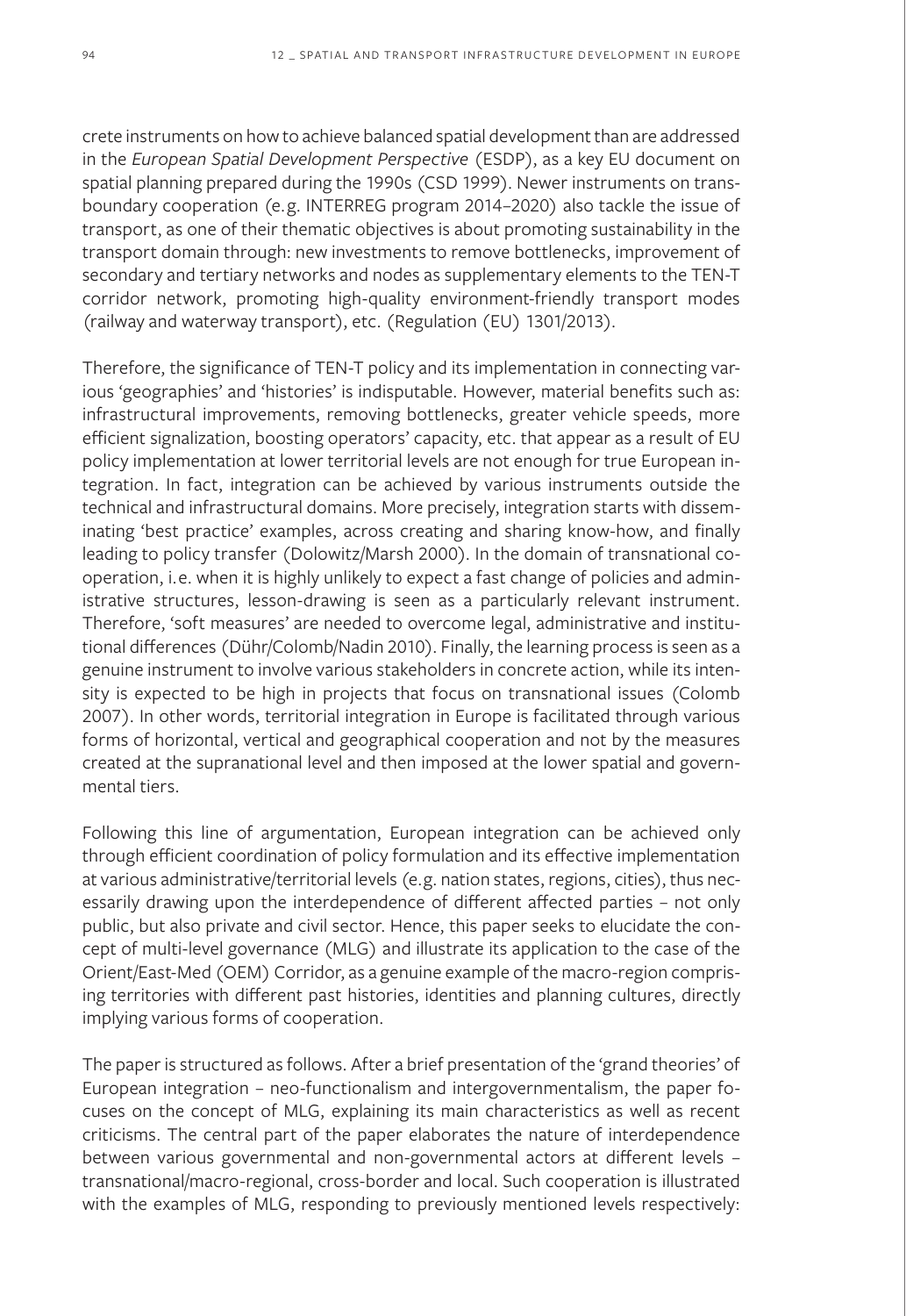the OEM as a whole, its Dresden–Prague section, and Vienna as a spatial node. The paper concludes that only more intensive interaction between various disciplines and sectors can contribute to the sustainability of transport practices, enhancing spatial development at the same time.

### **2 Towards territorial integration in Europe**

The EU as a unique political entity $^3$  is characterized by two main features: supranationalism and intergovernmentalism. Both refer to a group of nation states and their way of decision-making observed through the lens of sovereignty (Nugent 2006): supranationalism assumes that states transfer a certain amount of power to the higher entity, which is then allowed to make certain decisions mostly in the states' interests, though sometimes decisions may negatively affect the states; in contrast, intergovernmentalism as an approach implies that all the decisions related to the nation states are made cooperatively, i.e. taking into account certain interests and trying to reach consensus, thus without giving any power to higher institutions.

As mentioned, these concepts may refer to the method of decision-making in international organizations; nevertheless, they are also closely related to the so-called 'grand theories' of integration: neo-functionalism and intergovernmentalism. Neo-functionalism as an approach posits that the European integration process is based on the principle of 'spillover' (Nugent 2006; Schmitter 2004). First, functional spillover appears when integration in one policy area affects integration in another, as they are mutually connected. Moreover, functional integration leads to political integration, as major trends of European consolidation (e.g. the Single European Market) designated a close merging of certain functional activities with national policies, i.e. the positive and negative externalities of functional spillover do not manifest themselves spontaneously (Piattoni 2016). In relation to the aforementioned feature of supranationalism, the main drivers for the spillover process are certainly supranational institutions (e.g. the European Commission), though the role of national governments and domestic interest groups cannot be underestimated (Hix 2005). As certain slowdowns in European integration could not be explained by the approach of neo-functionalism, other, more 'state-centric' theories appeared.

According to intergovernmentalism, the main drive for European integration is within the nation states themselves, which, based on their free will, decide to cooperate in certain fields. More precisely, similar national interests between several states affect the dynamics of integration (Hoffmann 1982). As assumed, compromises must be found in order to secure cooperation. The national governments control the process of integration, whereas EU institutions facilitate the process, i. e. any supranational intervention only serves the interest of the nation states (Moravcsik 1998). Similarly, the direct involvement of their sub-national entities is prevented (Piattoni 2016).

<sup>3</sup> The EU is considered unique (*sui generis*) as it differs from any other international organization, on the one hand, and from a federal political system, on the other.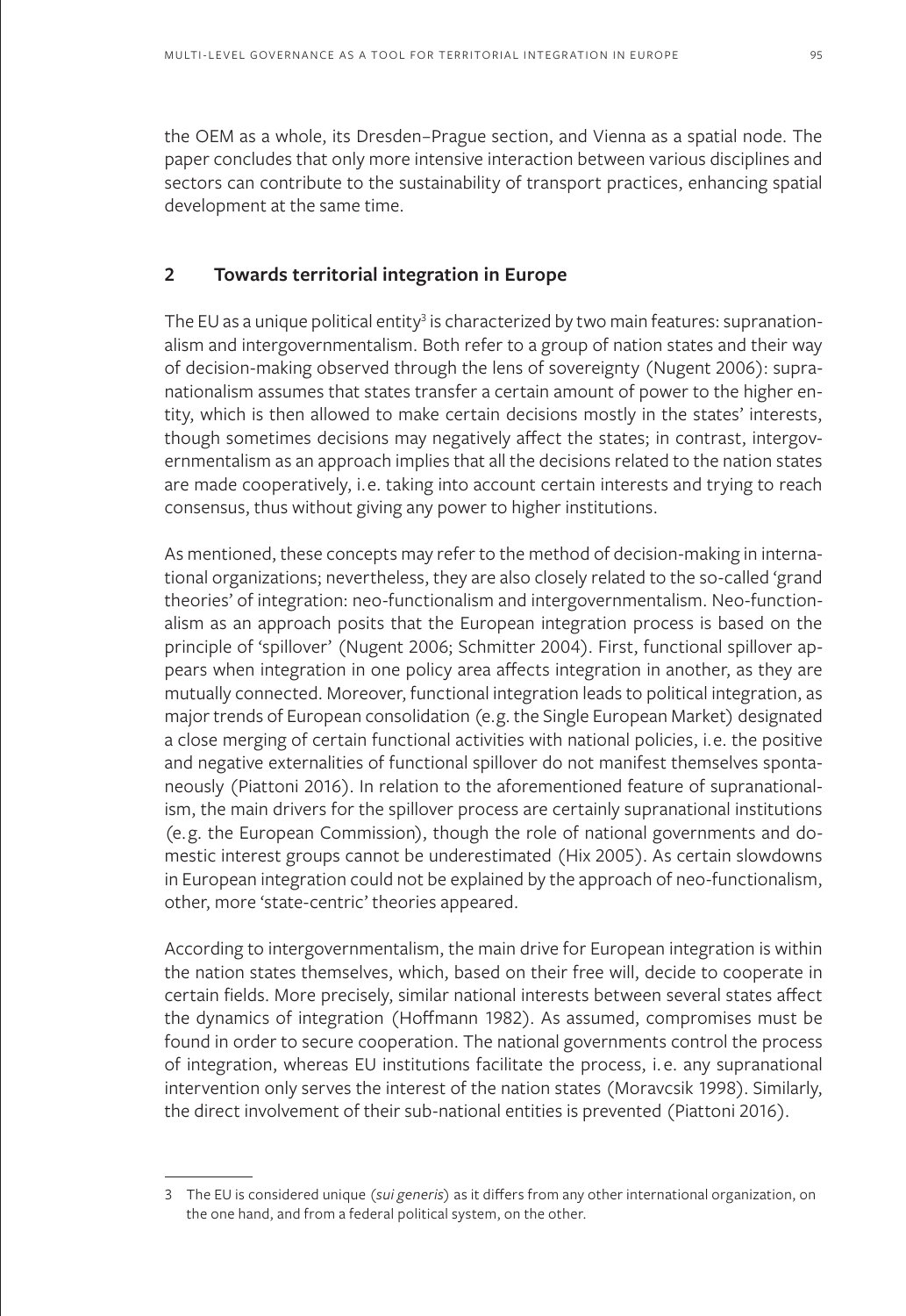These approaches are in essence rather exclusive in terms of responsibility in decision-making – EU institutions vs. nation states. In practice, the integration process involves governmental levels other than just the national, as well as other stakeholders, not only those from the public sector.

# **3 The concept of multi-level governance (MLG)**

Multi-level governance appeared as a consequence of the 'shift from government to governance'4 in the 1980s. In the domain of EU studies, such a transformation referred to the integration process placing an emphasis not on the roles of Member States and the EU, but on explaining how the system actually works (Faludi 2012). MLG has two main aspects: the 'multi-level' aspect, addressing interdependence between different government levels – supranational, national and sub-national; and the 'governance' aspect, which implicates cooperation among actors belonging to various sectors – public, private and civil (Bache/Flinders 2004; Böhme/Zillmer/Toptsidou et al. 2015; Piattoni 2016). When compared to the aforementioned types of decision-making, MLG has major differences and similarities, briefly described as follows:

- > In contrast to the supranational approach, MLG assumes EU institutions to be only one of many actors in the decision-making (or policy development) process; the supranational level does not have the authority to take over decisions relevant for other participating levels. Nevertheless, as assumed by the supranational approach, not only governmental but also other institutions (business associations, political parties, trade unions) can appear as relevant players in decision-making, which is in line with MLG – both governmental and non-governmental actors are eligible to take part in the MLG process (Nugent 2006; Hix 2005).
- > Contrary to the intergovernmental approach, in MLG the national authorities do not own an exclusive right to the development of policies whose implementation is relevant for lower tiers of government; rather, both supranational, on the one hand, and regional and local, on the other hand, are actively engaged in policy activities (Nugent 2006).

As the concept of MLG comprises two main aspects – multi-level polities and governance, there is a need to further elucidate its two types – type I and type II, as defined by Hooghe and Marks (2003, 2010), still closely connected to understanding the governmental hierarchy as well as 'functional spillover'. Type I MLG refers to general-purpose political institutions, whereby formal authority is spread from nation states to supranational institutions as well as to the sub-national authorities (Piattoni 2016). The focus here is on the governing structures whereas the jurisdictions do not intersect (Faludi 2012). Type II MLG is about single-purpose functional jurisdictions, i.e. specialized, task-specific organizations (governmental and non-governmental), which

<sup>4</sup> The 'shift from government to governance' actually refers to the diminished role of governmental hierarchy, at the same time highlighting the stronger influence of non-state actors who are mutually interdependent in a collaborative policy-making process directed towards achieving common interests (see: e. g. Rhodes 1996; Davoudi/Strange 2009).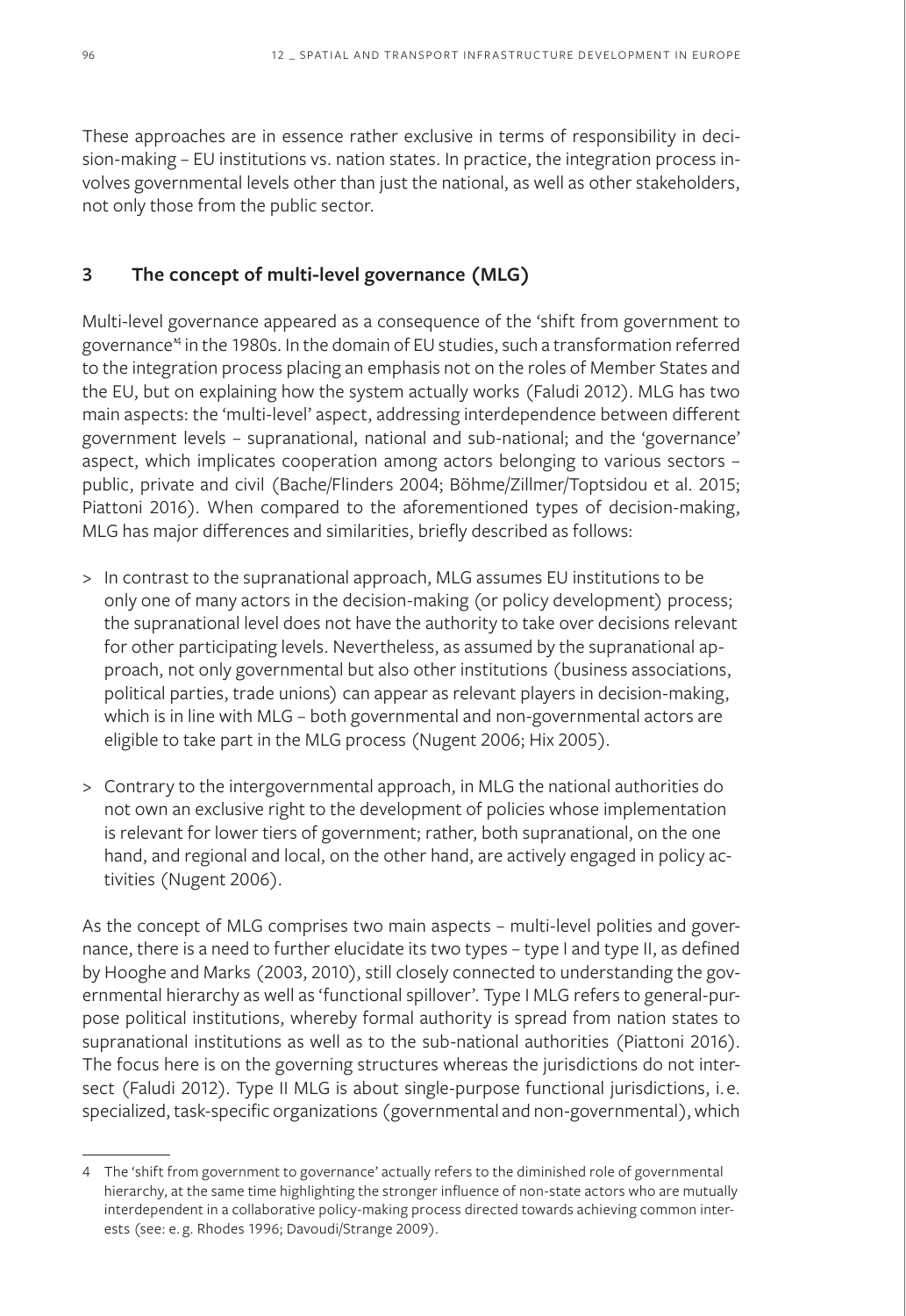criss-cross judicial boundaries (Faludi 2012). However, these types are ideal – in practice MLG is understood as a process which involves institutions at various administrative/territorial levels and functional non-state organizations, as well (Piattoni 2016).

Such a classification of MLG is important for a better understanding of its three main criticisms. First, Faludi (2012: 199 f.) refers to the ambiguity between MLG as the concept that highlights the multi-level polities/institutions, on the one hand, and the shift from government to governance. According to the same source, vertical relations within a multi-level jurisdictional system are much more highlighted than the notion of governance – understood as networking among various sectors (public, private and civil). More precisely, in MLG there are networks created between various authorities, but not with non-state actors. Second, the MLG concept provides no explanation of the importance of certain levels, i. e. it is not clear which government level should be particularly active in governance processes (Jordan 2010). Finally, and similarly to the above, the nature of the dynamics is not clear, i.e. which institutional and non-institutional actors are mobilized in the MLG (Piattoni 2016).

## **4 MLG along the Orient/East-Med Corridor: a conceptual and empirical overview**

Previous criticisms revolve around the need to address the important territorial/administrative levels when entering the process of MLG. However, this cannot be done without taking into account the general reason behind such a collaborative process, as specific tasks call for certain jurisdictions (Perić 2016). Therefore, the emphasis is again placed on the dual nature of the MLG concept – territorial hierarchy and functional unity. Nevertheless, according to the 'Rubikube' of MLG,<sup>5</sup> there are nine important 'levels of action' in the MLG process. The following section describes three levels – transnational/macro-regional, cross-border and local, with the conceptual background and practical illustrations being provided for each of these. More precisely, the conceptual framework covers the aims, various forms and outcomes of cooperation, while the empirical analysis demonstrates the focus of cooperation (i.e. type of MLG), conditions and reasons for cooperation, and the roles of various stakeholders.

### **4.1 The role of the transnational/macro-regional level in MLG**

The transnational/macro-regional level in the process of MLG is gaining increasing attention as the nation states (and their territories) become more dependent on each other (Böhme/Zillmer/Toptsidou et al. 2015). In order to boost their competitiveness in the complex global world, the achievements of one nation state cannot stay isolated from the broader context it belongs to – be this the cross-border region, macro-region or entire continent. The main aim of transnational cooperation is to strengthen

<sup>5</sup> ESPON's 'Rubikube' illustratively explains the concept of territorial governance through the following layers: 1) levels of action, 2) interactive resources, and 3) dimensions. Levels of action comprise: supranational/EU, transnational, cross-border, national, interregional, regional, sub-regional, local and sub-local levels (ESPON 2013).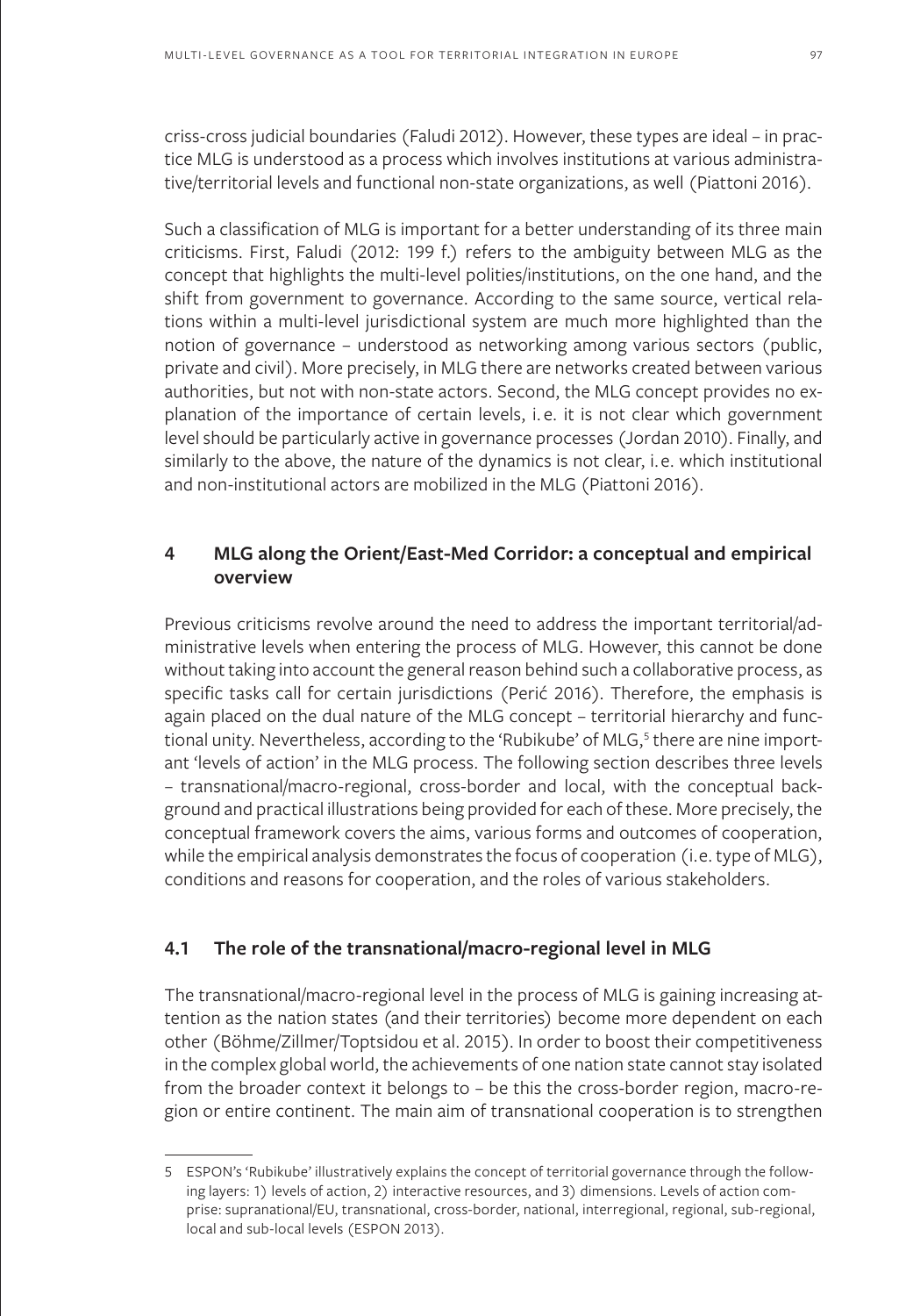the functional macro-region, rather than to promote interaction solely between administrative jurisdictions (Piattoni 2016). The essence of such macro-regional cooperation lies in the learning process: the point is to move beyond a pure 'exchange of experiences' on domestic issues and to reach the phase of making a transnational strategy as the most complex task (Colomb 2007). In other words, one of the main features of transnational cooperation is its strategic capacity to disseminate knowledge (about policies, administrative arrangements, institutions and ideas) from one social context to another (Dolowitz/Marsh 2000).

With this in mind, the main forms of cooperation at the transnational level are intersectoral and interdisciplinary. Intersectoral cooperation assumes not only action of the governmental bodies (mainly national and supranational), but involvement of other parties – private sector actors (e.g. transport network operators) as well as NGOs (e.g. research associations). Each of these has a different perspective on the problem addressed within the macro-region, therefore their interests and knowledge need to be taken into due account in order to make effective transnational strategy. Interdisciplinary cooperation is tightly connected to functional macro-regions, i.e. the expertise in one policy domain is usually not enough to tackle the transnational issues; rather, it calls for cooperation in various fields (e. g. 'functional spillover' in case of integrated spatial and transport development). Finally, the outcomes of transnational cooperation should affect the institutional and policy changes. This can be seen through changes in ways of conceptualizing policies (e.g. integrated concepts) or in the manner of institutional collaboration (e.g. bottom-up approach).

### **Example: ARL initiative on the Orient/East-Med Corridor**

An example that illustrates the nature of transnational cooperation relevant for the type II of MLG, i.e. with the focus on the functional macro-region rather than the strict involvement of governmental structures, is the cooperation among various interested parties under the umbrella of the ARL on the project "Spatial and Transport Development in European Corridors: Example Corridor 22, Hamburg–Athens".

The initial idea for this cooperation stems from the EU TEN-T policy including the OEM Corridor as one of nine Core Network Corridors (EC 2011). However, the approach of the ARL working group is different from the EU one. First, the project clearly stresses the importance of 'functional spillover' along the corridor as the investments in transport infrastructure influence spatial development. Second, the project implies genuine macro-regional<sup>6</sup> cooperation as it considers not only the EU Member States, but also the third countries in the Western Balkan. More precisely, the project's territorial scope covers two main routes from Hamburg to Athens – one via Romania and Bulgaria, as the EU Member States, and the other through Serbia and North Macedonia, as this is the shortest way leading from Budapest to Thessaloniki (400 km) based on the Pan-European Corridor X (ECMT 1997). Finally, as the project leader is an independent research organization, the project in its nature illustrates a bottom-up initiative, thus complementary to the EU approach on transnational cooperation, which is usually strongly affected by global (political) influences.

<sup>6</sup> According to its definition, the macro-region is an integrated framework relating to Member States and third countries in the same geographical area (Piattoni 2016: 80).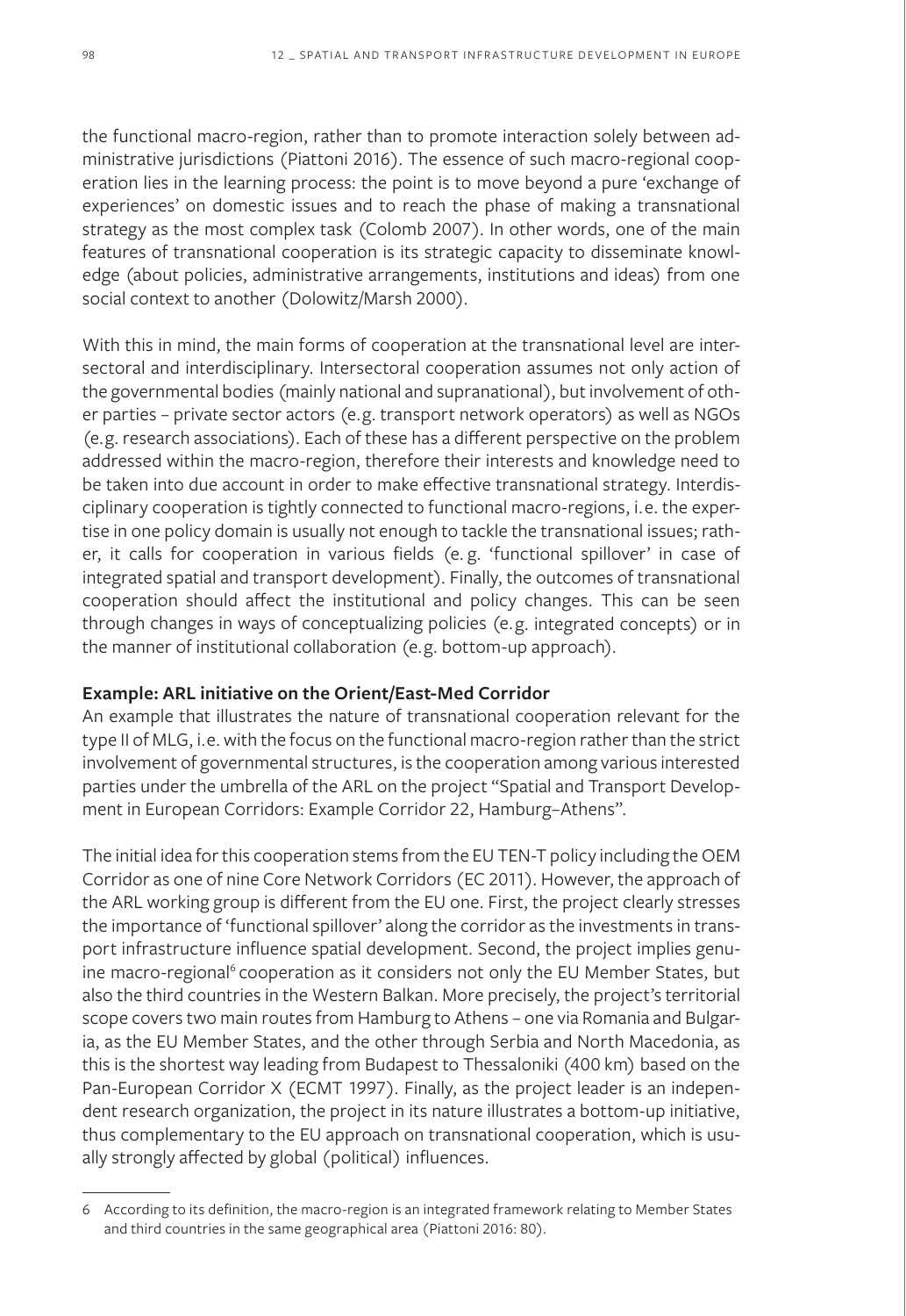In order to obtain reliable inputs about the spatial and transport issues along the corridor, leading to the dissemination of knowledge from one context to another, a wide variety of stakeholders were involved.<sup>7</sup> More precisely, through a number of workshops in the seven hot-spots, i.e. places in capital cities along the corridor likely to be affected by transport development, the sharing of the main visions, priorities and challenges was possible thanks to support from local key stakeholders in spatial planning and transport domains – representatives of various departments within the city administration, and experts from various domains (public enterprises, academia). In order for certain views on the hot-spots to be easily applicable, the next step of the cooperative project approach was to address the representatives of the responsible ministries, public infrastructural enterprises, and the private sector (developers, logistic companies). Applying such a holistic approach had twofold results. The input from the state authorities and other nationally relevant stakeholders was important for the ARL international working group in terms of getting a clearer picture of the current status and future incentives in the states along the corridor. At the same time, the working group took on an advisory role, trying to elucidate methods and principles for the nation states to easily correspond to the European standards, trends and needs in the domain of spatial and infrastructural development. As an outcome of such mutual learning, an outline for future transnational strategy on integrated spatial and transport development – the key aim of the cooperation at the macro-regional level – has been defined by the ARL international working group.

### **4.2 The role of the cross-border level in MLG**

Cross-border regions are part of the MLG structure of policy-making and therefore a key element of effective transnational cooperation (Dühr/Colomb/Nadin 2010). Nevertheless, they are far from posing a threat to the authority of the nation states over these policies (Perkmann 2003). Namely, national governments are regaining importance as a central decision-making body (Böhme/Zillmer/Toptsidou et al. 2015). Therefore, the success of the MLG process depends on the relation of the nation state towards the supranational and sub-national levels. The relation of the nation state towards the supranational level is important in the stage of policy-making; however, when it comes to the implementation of these policies, the regional level has the key role in its position to motivate local players from different sectors to act together (Böhme/Zillmer/Toptsidou et al. 2015). Therefore, although the main aim of cross-border cooperation is to solve a certain regional issue, it affects both the national and local levels.

Cross-border cooperation mainly revolves around the interaction between various administrative jurisdictions. It is usually prescribed by certain supranational policies (e.g. TEN-T policy), although it may appear as a bottom-up initiative when there is a need to solve a cross-border issue (e.g. a great environmental problem). As a rule, the national administrative/territorial level cannot be neglected in cross-border issues. It is the level on which the transnational policies are 'translated' and adjusted to the national context of pre-existing policies and relevant institutional frameworks. However,

<sup>7</sup> For more on the inductive research approach applied in the project, see Braun/Perić (2017).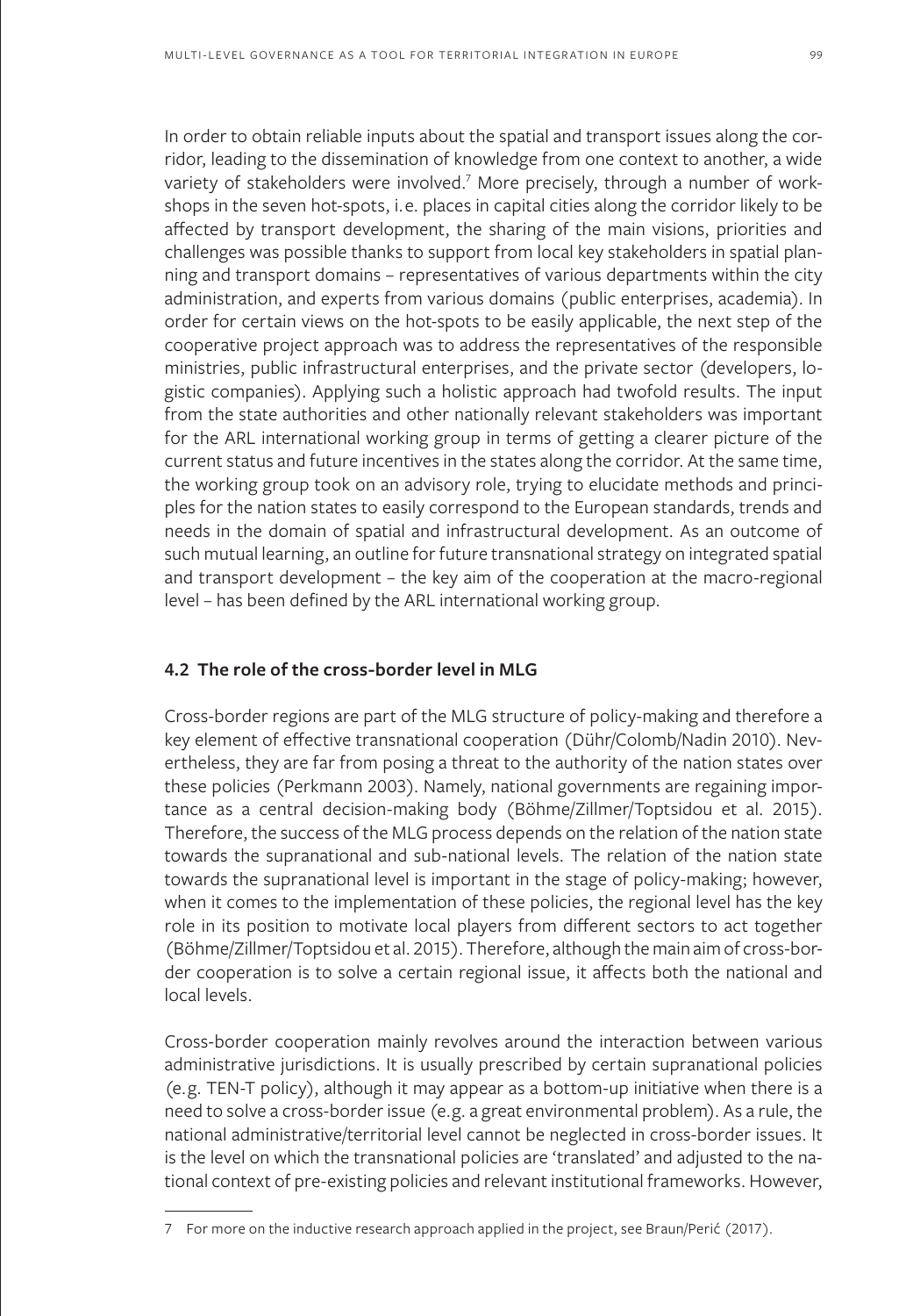it is the regional level that is the most important for implementation of the policies: the regional level provides the framework for cooperation among various disciplines relevant for the issue at hand; also, the regional level is responsible for communicating the policy effects among locals, usually providing room for the feedback observed at the local level. Therefore, the outcome of cross-border cooperation is strengthening the regions as the bodies responsible for both the top-down and bottom-up coordination of policies.

#### **Example: the railway link Dresden–Prague**

The construction of the new railway line in the cross-border region between Germany and the Czech Republic is a successful example of type I MLG, i.e. when relevant authorities from various territorial levels are included in order to achieve feasible solution. Furthermore, keeping in mind that in practice it is hardly possible to achieve only one type of MLG as the process revolves around a certain problem, this case is a genuine example not only of synchronized cooperation among various governmental levels, but also of the involvement of other relevant parties.

As the railway link between Dresden and Prague was listed as one of the main bottlenecks along the OEM Corridor (Regulation (EU) 1316/2013), due to the demanding topographical situation of the Elbe valley, it was necessary to plan a new (high-speed) route instead of upgrading the current one. As the line is of utmost importance for the German Free State of Saxony, several studies have been initiated by this state authority in previous years. However, the EU decision on eliminating the bottlenecks along the OEM Corridor designated the start of preparing the technical documentation necessary for constructing the section.

In line with the above, a key role in the cross-border cooperation was assigned to the state government, i.e. the Saxon State Ministry of Economic Affairs, Labor and Transport. This institution organized preparation of the technical, environmental and geological documentation. For the studies of technical infrastructure, several companies from both Germany and the Czech Republic were involved in order to align national technical regulation (i.e. for high-speed lines). The involvement of various infrastructural managers was supported by the Czech Ministry of Transport, as a relevant body for cooperation with the state of Saxony. Such horizontal cooperation was a key step for further vertical cooperation involving various levels. First, the German Federal Ministry of Transport included the joint project on the Dresden–Prague railway section in its Federal Transport Infrastructure Plan (*Bundesverkehrswegeplan 2030*), thus announcing its national importance. Second, through establishing the European grouping of territorial cooperation (EGTC), the border regions in Germany (Saxon Switzerland) and the Czech Republic (Usti region) actively participate in finding a proper solution for traffic and noise pollution in the cross-border region. Finally, the EGTC provides a useful framework not only for vertical cooperation with the state of Saxony and the Czech Republic, but also for intersectoral cooperation, including the private sector and the general public on the issues relevant for implementing the project (SSMEALT 2016).<sup>8</sup>

<sup>8</sup> Detailed information on various aspects of the OEM Corridor section Dresden–Prague is presented in the chapter *Infrastructure Development and Its Effects on Transport, Demography and Employment: Example of a New Rail Link Dresden–Prague* in this book.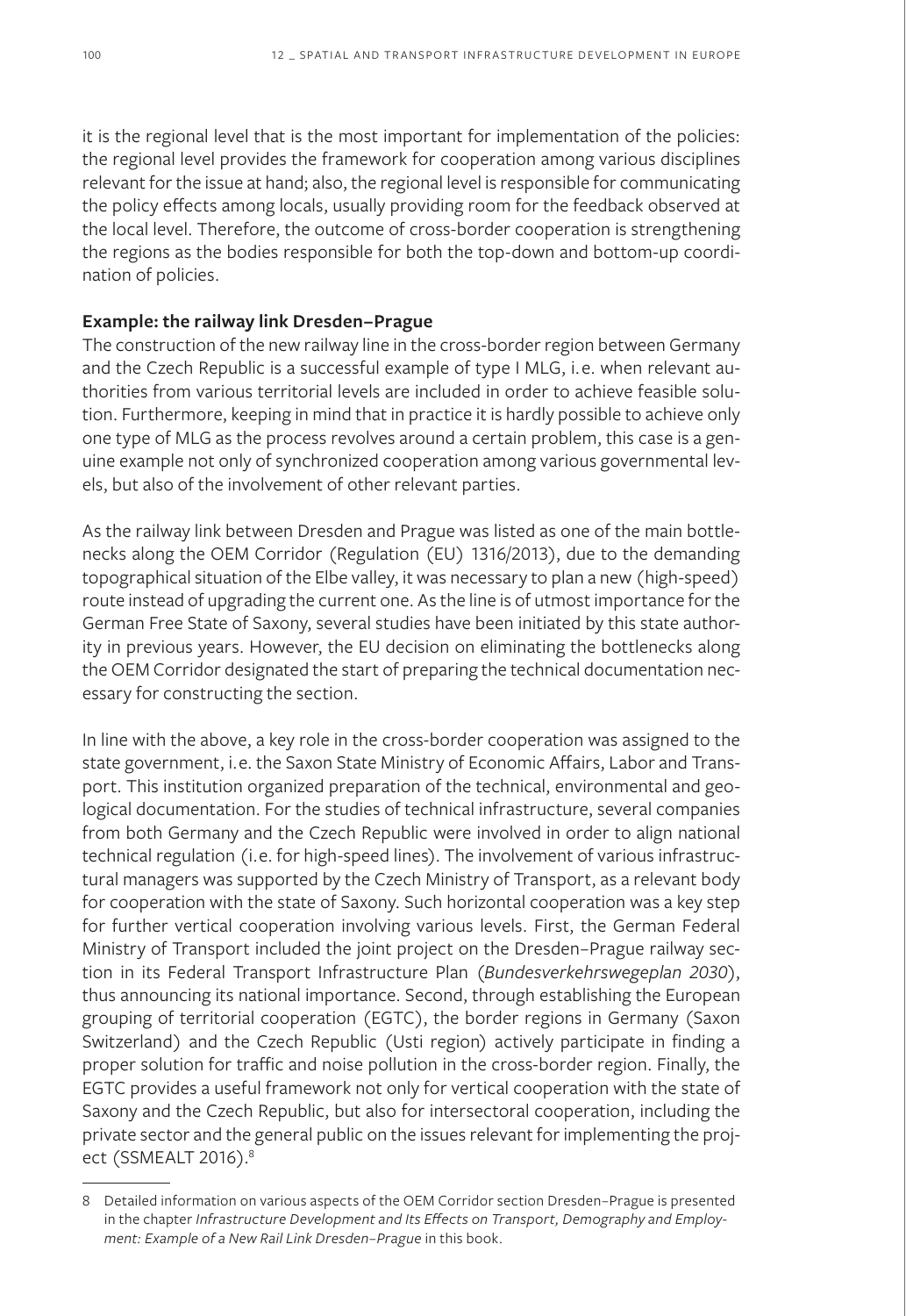### **4.3 The role of the local level in MLG**

The local level in the MLG process is considered a decisive one. There are two main reasons behind such a statement. First, the local level involves the stakeholders who know the local situation best – local needs, potential, challenges and threats that may appear while dealing with certain issues (Böhme/Zillmer/Toptsidou et al. 2015). Secondly, the actions conducted at the local level are pragmatic and problem-oriented (Scholl 2012). Similarly to achieving the functional macro-region as the main goal of transnational cooperation, at the local level the focus is again more on the place itself than on interaction among administrative bodies. However, while transnational cooperation usually remains at the level of an 'exchange of experiences', the final aim of the cooperation between various local stakeholders is the implementation of certain measures (Böhme/Zillmer/Toptsidou et al. 2015).

In terms of the main forms of cooperation perceivable at the local level, two types are dominant: intersectoral and interdisciplinary cooperation. First, the structured partnerships between policy-makers, private sector and civil society are necessary to mobilize wider societal support for development. Usually, these sectors have various visions for solving certain issues (e. g. the private sector goes for profit, which, sometimes, can negatively affect the citizens' needs). Therefore, the focus is on well-elaborated collaboration, which, finally, leads to fulfillment of mutual interests. Second, local issues demand close cooperation between a wide variety of relevant experts. More precisely, the synergy among different knowledge pools, skills, knowhow and tools facilitates the governance process, thus, ultimately, contributing to the transformation of thinking patterns as the main outcome of the changed governance model at the local level.

#### **Example: the main railway station in Vienna**

The importance of the local level in the MLG structure is illustrated by the case of the Vienna main railway station. It is, in fact, an elucidation of the MLG type II, i.e. governing structure revolving around a certain functional/sectoral activity – in this case the railway node of Vienna. As transport and spatial development, particularly at the nodal level, can be considered 'two sides of the same coin' (Scholl 2016), functional spillover in the infrastructural domain affected the spatial development of the railway station's catchment area.

The first idea for building the new main railway station in Vienna appeared in 2005 based on the need for a more efficient flow of international trains. For that purpose, it was necessary to remove the two dead-end stations and construct the new throughput station. With the demolition of two terminal stations as well as their shunting yard, a great land reserve (55 ha) appeared in the center of the city. Therefore, the Austrian Federal Railways needed a specific tailor-made approach for the integrated spatial and transport development of the entire area.

When it comes to the local governance level, the issue at hand is usually related to a concrete project. Therefore, the main role in coordinating the activities, tasks, responsibilities and competencies is devoted to a certain management body. In the case of Vienna, the result of a holistic leadership style is the dense network of knowledge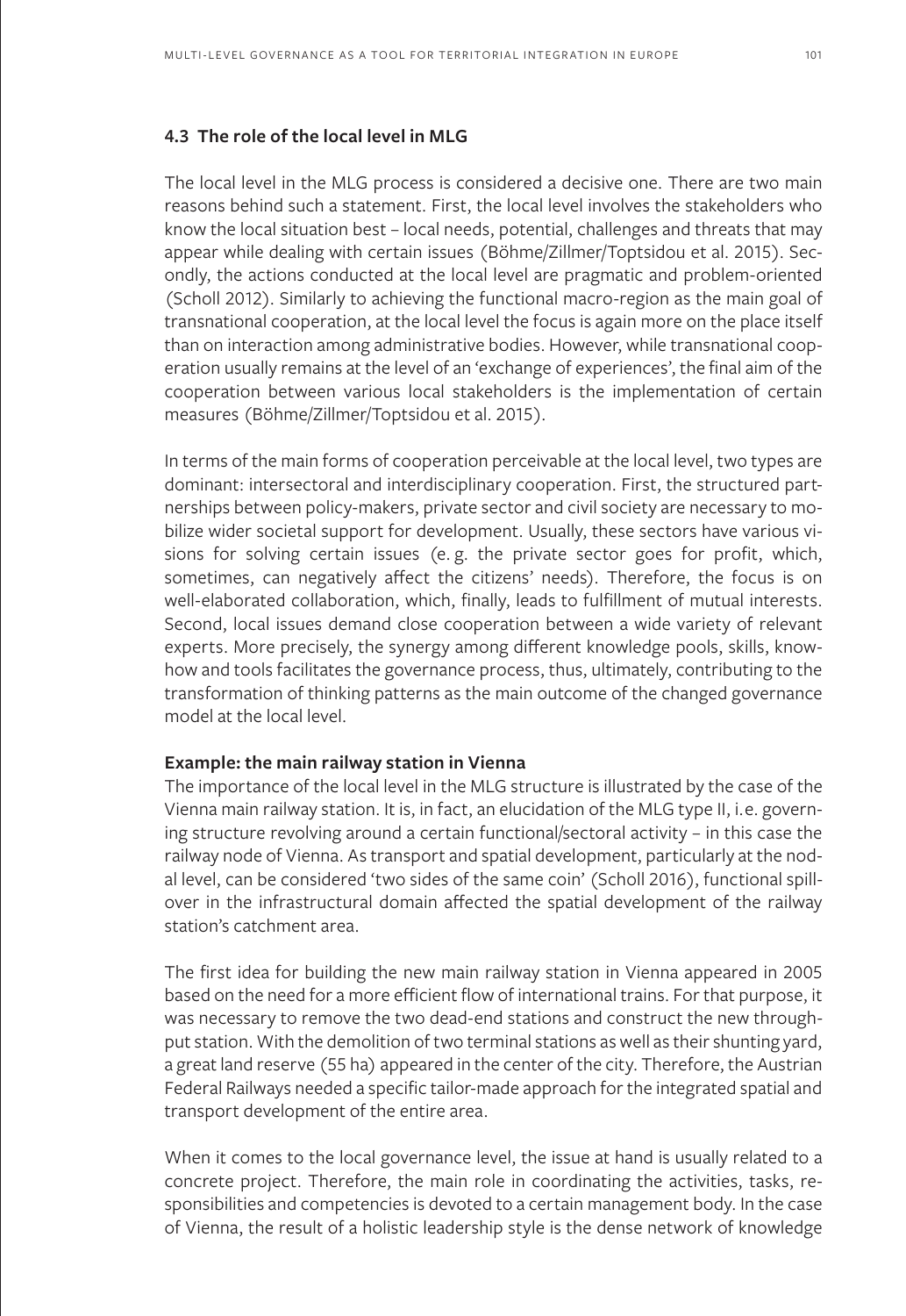and procedures, whereby the project management serves as a link for the various requirements of the different parties (Hartig 2016). In terms of interdisciplinary cooperation, the project network included representatives from the sectors of architecture, urban planning and railway transport, mainly from the City of Vienna. Nevertheless, the vertical cooperation was mainly forced between the City of Vienna and the Austrian Federal Railways, as the main stakeholders in constructing the station (Schwab 2016). The EU as a supranational body was also a significant player as it donated 10% of total investment (109 million euros). In terms of intersectoral cooperation, private developers recognized the opportunity for the further economic development of the multifunctional transport hub, thus mainly investing in its mixed-use catchment area.

### **5 Concluding remarks**

To achieve collaboration among a wide variety of experts, different administrative bodies, and, in particular, various sectors is not an easy task. This becomes clear when a difficult issue, such as integrated spatial and transport development, is at stake. However, the previous examples show a constant. On the one hand, the European bodies, be they office authorities from the European Commission, European Investment Bank (EIB), or Europe-focused research institutions, are always present no matter which administrative/territorial level takes a leading role in the process of the MLG. On the other hand, despite the European incentive, the body that coordinates the actions of multiple stakeholders from various spatial levels is the key factor for a successful MLG process. However, it is not always clear what the role, position and responsibility of this entity should be. For example, its coordinative role is directly perceivable at the local level, when it is simple to reach stakeholders familiar with the local situation. The cross-border level demands more effort for the coordinative body as it is not only local factors that affect the problem at hand, for instance national social systems, economic prosperity, planning cultures, technical parameters, etc. are also relevant. However, the most complicated situation appears when trying to achieve effective MLG with the transnational level body as a coordinator.

From the previous examples that elucidated the nature of MLG at various territorial scales along the OEM Corridor the following conclusions can be drawn. The local 'level of action' calls for MLG type II – functional spillover dominates over the territorial hierarchy. In the example of the Vienna main railway station, the integration of various experts, municipal spatial and transport departments, the national railway company, and even the EIB was managed by the local body – an internal office established by the Austrian Federal Railways and the City of Vienna. This expert body facilitated cooperation not only between the relevant offices for spatial planning, architecture and transport, but also with the private sector directly interested in investing in the catchment area of the railway station, as well as with the citizens, who were constantly informed about the progress of the project. Judging from the efficiency of the project implementation, the Viennese local management office demonstrates the position and responsibilities the coordinative body at the local 'level of action' of MLG should undertake.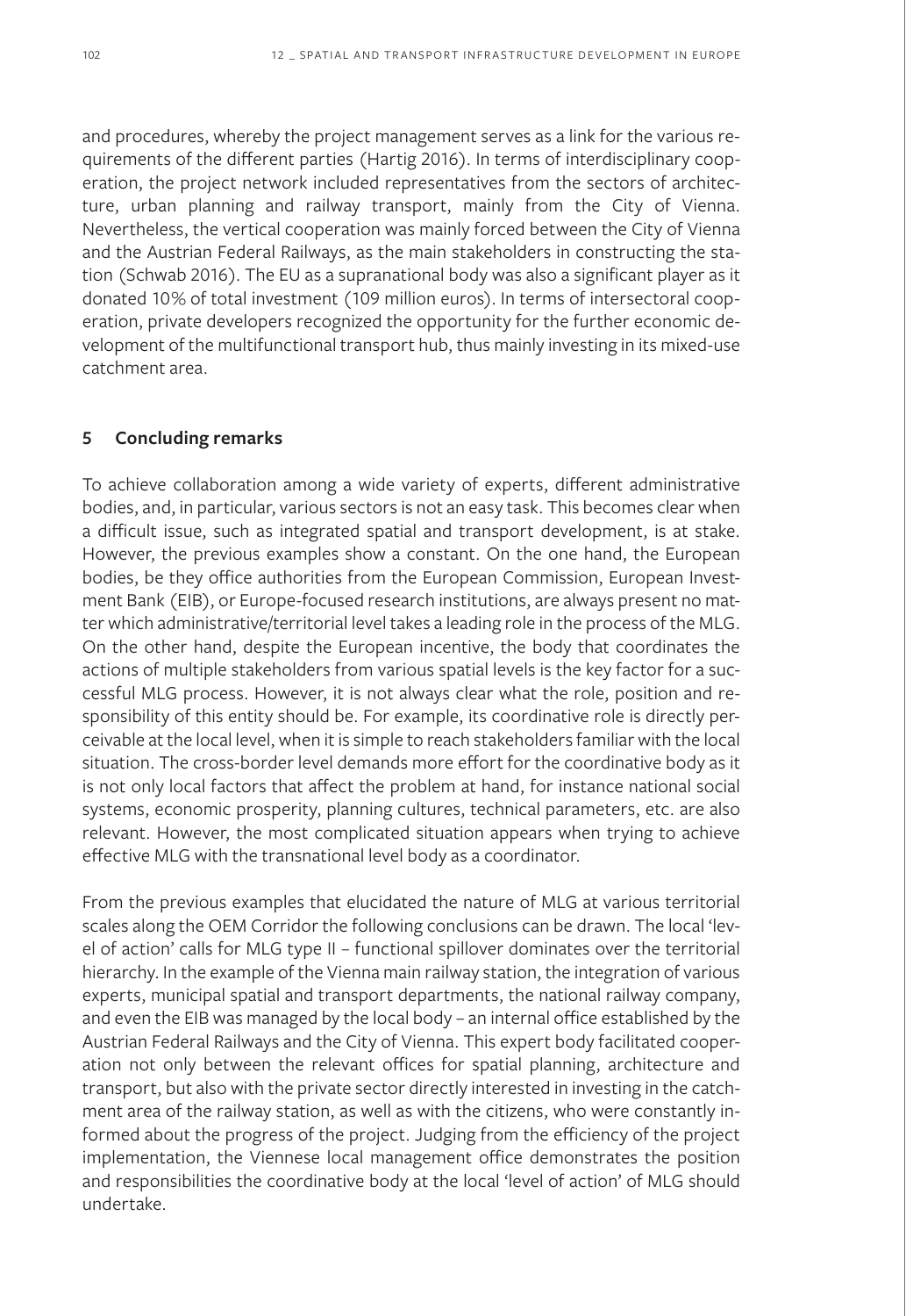The cross-border 'level of action' illustrates MLG type I, as cooperation between the nation states necessarily implies the involvement of various administrative levels. The example of Dresden–Prague cross-border cooperation clearly indicates the leading organization: the state administration – the Saxon State Ministry of Economic Affairs, Labor and Transport. The role of this regional level administrative body is crucial for several reasons. First, vertical cooperation (both with the EU bodies and municipalities) runs much more smoothly for regional institutions than for national bodies – on the one hand, there is larger EU financial support for regions (e.g. Structural Funds) than for the nation states; on the other hand, the region is seen as a link between national and local administrative units in the majority of European countries. Second, as the example of the cross-border railway axis shows, the state ministry proved to be a successful facilitator among various expert stakeholders from various sectors – spatial planning departments, infrastructural companies, environmental and geological offices, etc. Therefore, the state ministry illustrates a role model of an internal governmental body, i.e. a body within the nation state responsible for intergovernmental issues. Moreover, the Saxon Ministry of Economic Affairs, Labor and Transport was proactive in the creation of the cross-border EGTC, which ideally should grow into the transnational EGTC along the entire OEM Corridor.

Finally, at the transnational 'level of action', MLG type II prevails. In the case of the OEM Corridor, coordination was centered on an issue of integrated spatial and transport development. Consequently, the involved parties represented experts from various sectors affiliated with the abovementioned issues; the involvement of administrative bodies at various levels was not a priority. Most importantly, as the entire work on transnational corridor development was initiated by the ARL, its coordinative body (international working group) took the lead in organizing cooperation with other partners along the corridor. In the case of finalized INTERREG projects, the usual follow-up is establishing the EGTC, which operates on the same principles as the ARL working group – involving experts from the transnational area. Nevertheless, in addition to horizontal cooperation, the EGTC also includes the representatives of various administrative bodies. Such an external governance platform secures the three main types of cooperation essential for formulating the transnational strategy: cooperation across various territorial scales, between administrative levels and among different sectors.

What are the prospects for the OEM Corridor? The following guidelines actually serve as a basic reminder for conducting effective MLG at the transnational scale:

- > The most developed parts of the OEM Corridor (i.e. Germany and Austria) have to initiate collaboration with their southern counterparts;
- > In turn, post-socialist states, particularly including the current EU candidates (Serbia and North Macedonia) should develop the instruments for 'connectivity' and thus bridge the gap between north and south;
- > Such 'connectivity' should not be limited only to the physical, i.e. logistical domain; moreover, it is important to build the connection in social, cultural and political terms;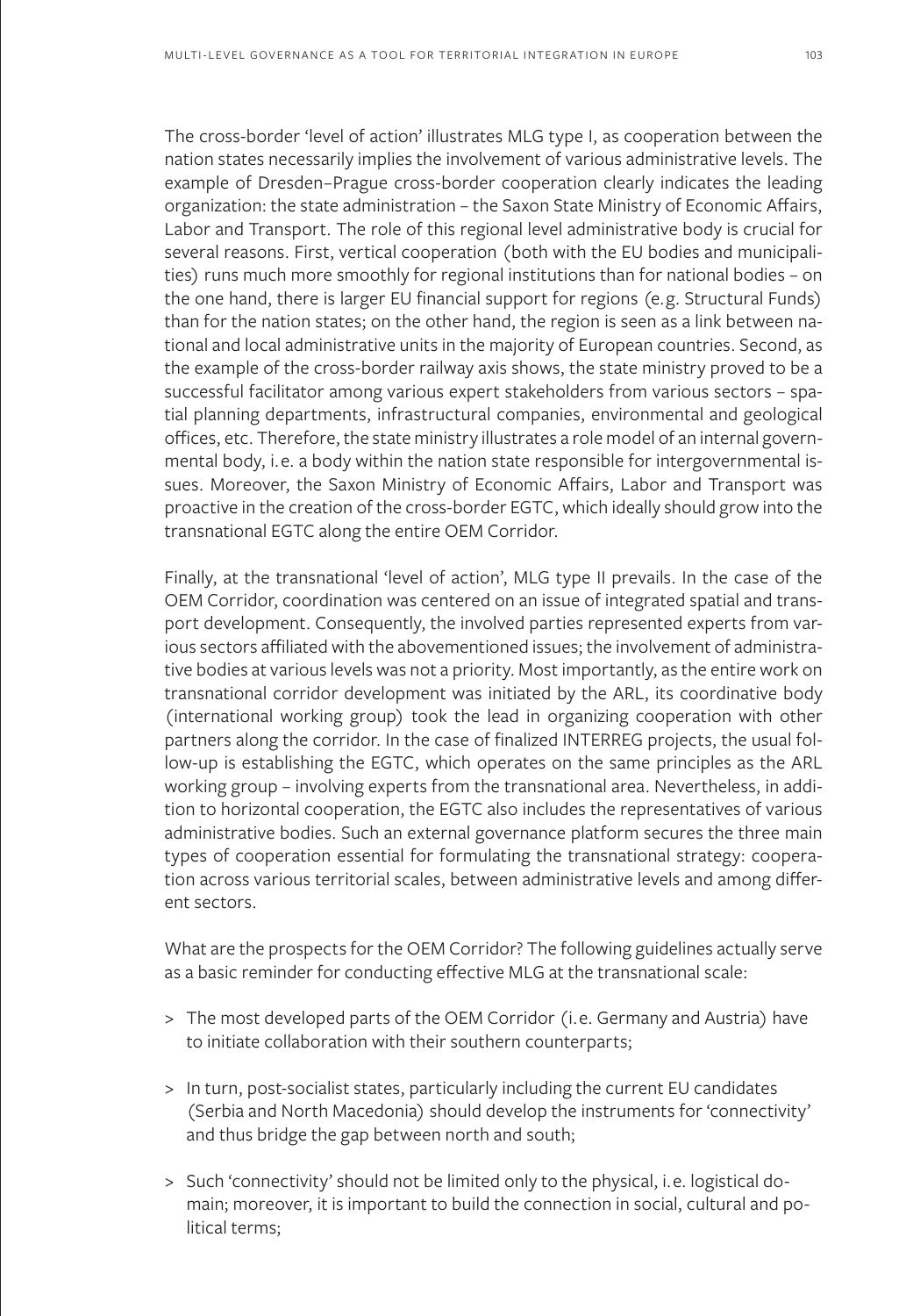> For the cooperation to be effective, it is necessary for the participating members to draw upon joint sovereignty and solidarity.

To sum up, policies relevant for the entire area of Europe will not bring about its cohesion. They remain rather vague and without clear implementation mechanisms. On the contrary, effective collaboration in solving complex issues at the transnational scale should be considered the key element in: 1) making Europe a desirable environment for Europeans, and 2) bringing a competitive edge to Europe when compared to other global regions.

#### **Literature**

Bache, I.; Flinders, M. V. (Eds.). (2004): Multi-level Governance. Oxford: Oxford University Press. Böhme, K.; Zillmer, S.; Toptsidou, M; Holstei, F. (2015): Territorial Governance and Cohesion Policy: Study. Brussels: European Parliament, Policy Department B: Structural and Cohesion Policies. Braun, C.; Perić, A. (2017): Integrated Spatial and Transport Development along European Corridors: A Look through the Lens of Stakeholder Cooperation. In: Schrenk, M.; Popovich, V.; Zeile, P.; Elisei, P.; Beyer, C. (Eds.): Proceedings of the REAL CORP 2017 Conference "Panta Rhei". Vienna: REAL CORP, 291–299.

Chapman, D.; Pratt, D.; Larkham, P.; Dickins, I. (2003): Concepts and definitions of corridors: Evidence from England's Midlands. In: Journal of Transport Geography 11 (3), 179–191.

Colomb, C. (2007). The added value of transnational cooperation – towards a new framework for evaluating learning and policy change. In: Planning Practice and Research 22 (3), 347–372.

CEC – Commission of the European Communities (2005): Trans-European Transport Network – TEN-T priority axes and projects. Luxembourg: Office for Official Publications of the European Communities.

CSD – Committee on Spatial Development (1999): ESDP – European Spatial Development Perspective. Towards Balanced and Sustainable Development of the Territory of the European Union. Luxembourg: Office for Official Publications of the European Communities.

Decision 1692/96/EC of the European Parliament and the Council of 23 July 1996 on Community guidelines for the development of the trans-European network. In: Official Journal L 228, 9.9.1996.

Dolowitz, D.; Marsh, D. (2000): Learning from abroad: the role of policy transfer in contemporary policy making. In: Governance 13 (1), 5–24.

Dühr, S.; Colomb, C.; Nadin, V. (2010): European Spatial Planning and Territorial Cooperation. London: Routledge.

EC – European Commission (2011): TEN-T Core Network Including Core Network Corridors. Brussels: European Commission.

ECMT – European Conference of Ministers of Transport (1997): Activities of the Conference: Resolutions of the Council of Ministers of Transport and Reports Approved in 1997. Paris: OECD.

ESPON – European Spatial Planning Observation Network (2013): Towards Better Territorial Governance in Europe. A guide for practitioners, policy and decision makers. Torino: ESPON & Politecnico di Torino.

Faludi, A. (2012): Multi-Level (Territorial) Governance: Three Criticisms. In: Planning Theory & Practice 13 (2), 197–211.

Hartig, K. (2016): Project Management of the Vienna Main Railway Station. Presentation held during the ARL Workshop at TU Vienna. Vienna, May 19, 2016.

Hix, S. (2005): The Political System of the European Union. Basingstoke: Palgrave Macmillan. Hoffmann, S. (1982): Reflections on the nation-state in Western Europe today. In: Journal of Common Market Studies 21 (1), 21–38.

Hooghe, L.; Marks, G. (2003): Unravelling the central state, but how? Types of multilevel governance. In: American Political Science Review 97 (2), 233–243.

Hooghe, L.; Marks, G. (2010): Types of multi-level governance. In: Enderlein, H., Wälti, S.; Zürn, M. (Eds.): Types of Multilevel Governance. Cheltenham: Elgar, 17–31.

Davoudi, S.; Strange, I. (2009): Conceptions of Space and Place in Strategic Spatial Planning. London: Routledge.